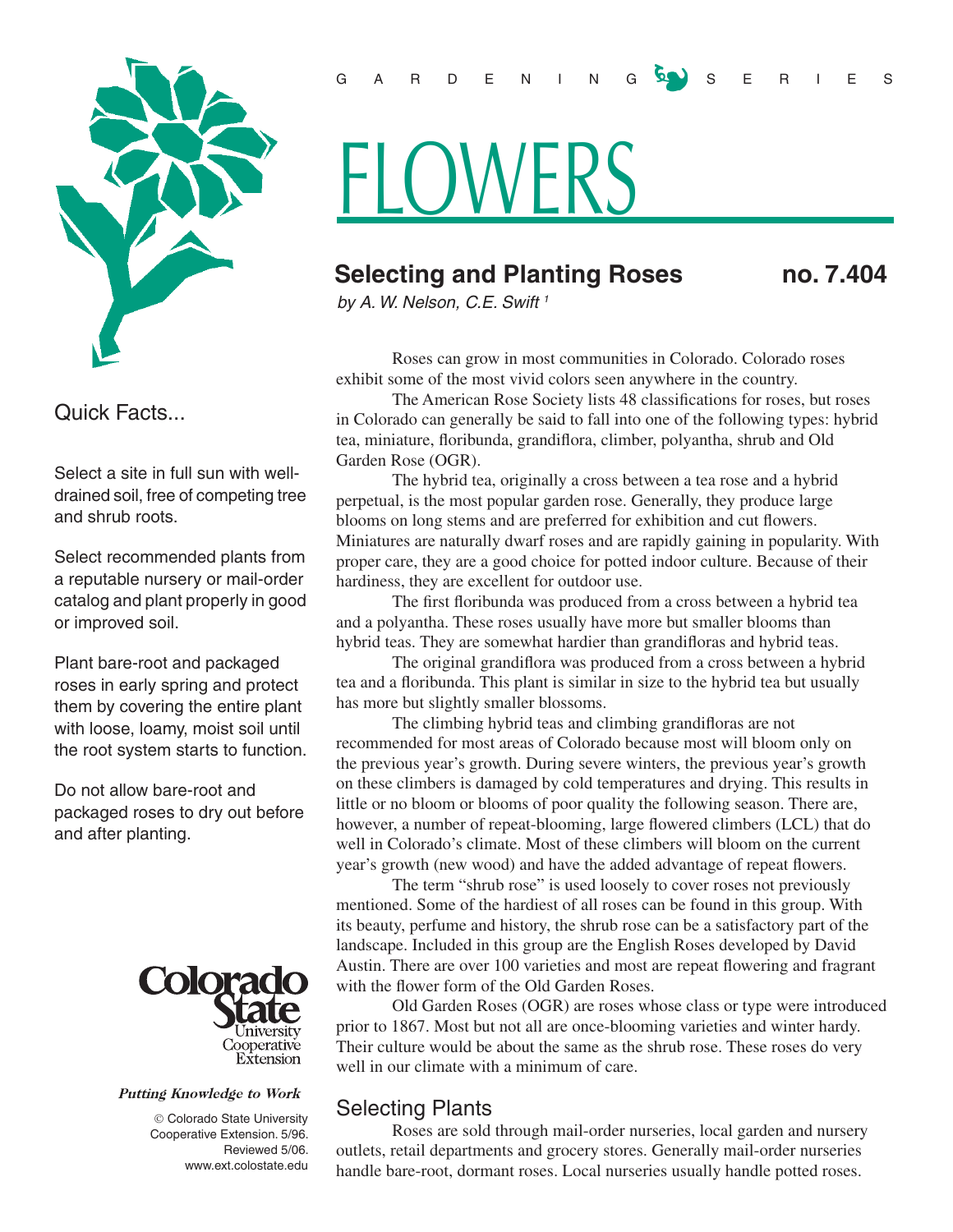

Figure 1: Previously prepared bed.



Figure 2: Proper watering.



Figure 3: Proper pruning.



Figure 4: Mound soil on plant.

Department and grocery stores may offer packaged or potted roses or both.

Most experienced rose growers prefer the bare-root, dormant plant from a reputable nursery. Potted roses are a viable choice only when the nursery has used good culture in the potting and care of the plants. Make sure a packaged rose is purchased before the plant has had a chance to dry out and deteriorate on the shelf.

### Site Selection

Site selection is important. A good choice is an area that gets full sun and good air circulation. In areas where there is a problem with winds, protect the roses from the prevailing wind.

A good second choice is a location that gets full sun during the early morning hours. This might be on the east side of buildings or an area that is shaded by trees in the afternoon. Locate the plants so they receive a minimum of five to sixhours of sunshine. The early sunshine will dry off the plants and help prevent diseases.

When choosing a location, avoid places where the roses have to compete with tree or shrub roots for water and nutrients. Good drainage is also a factor in site selection.

### Planting

For bare-root roses, spring planting is preferred over fall. A good planting time is six to seven weeks before the last killing spring frost.

Prepare rose beds or planting holes prior to receiving the roses. If bareroot and packaged plants appear dry when they are received, soak them in a bucket of water overnight. Do not leave them in water for more than 24 hours.

If planting in a previously prepared bed, dig the hole so it accommodates the root system, usually about 18 inches in diameter and 12 inches deep. If the roses are planted in soil that has not been prepared in advance, dig the hole at least that large. If the soil is compacted or needs improving, the planting hole may be as large as 36 inches in diameter and 18 inches deep.

If the subsoil in the bottom of the planting hole or rose bed is heavy clay, it may be desirable to replace a portion of this subsoil with a good grade of peat moss or compost. Thoroughly mix the peat moss or compost (equal in volume to one-third to one-half of the kept soil) with the good soil. (See Figure 1.)

Never allow the plants to dry out. They may be kept in a bucket of water while the hole is being prepared. When the hole is ready, prepare the plant by pruning any damaged or broken roots. Excessively long roots may be shortened, but leave 8 to 10 inches of healthy root if possible.

While planting, support the plant so the bud union is at or slightly below ground level. Do not pack the soil around the roots. Firm with your hands or let water from the hose settle the soil. It is important to water deeply at this time, but do not puddle the soil as this tends to separate the soil components. (See Figure 2.)

Because the plant was probably topped by machine, with no consideration for proper pruning, prune the canes. Make the pruning cuts at a 30 to 45 degree angle, 1/4 inch above a bud eye, leaving about 6 to 8 inches of the cane. In order to keep the center of the plant open for better air circulation and light penetration, these cuts should usually be made to an outward facing bud eye. (See Figure 3.)

Next, cover the entire plant with loose, loamy, moist soil. This will keep the canes from drying out while a root system is being established and will protect the plant from possible frost damage. Preventing the canes from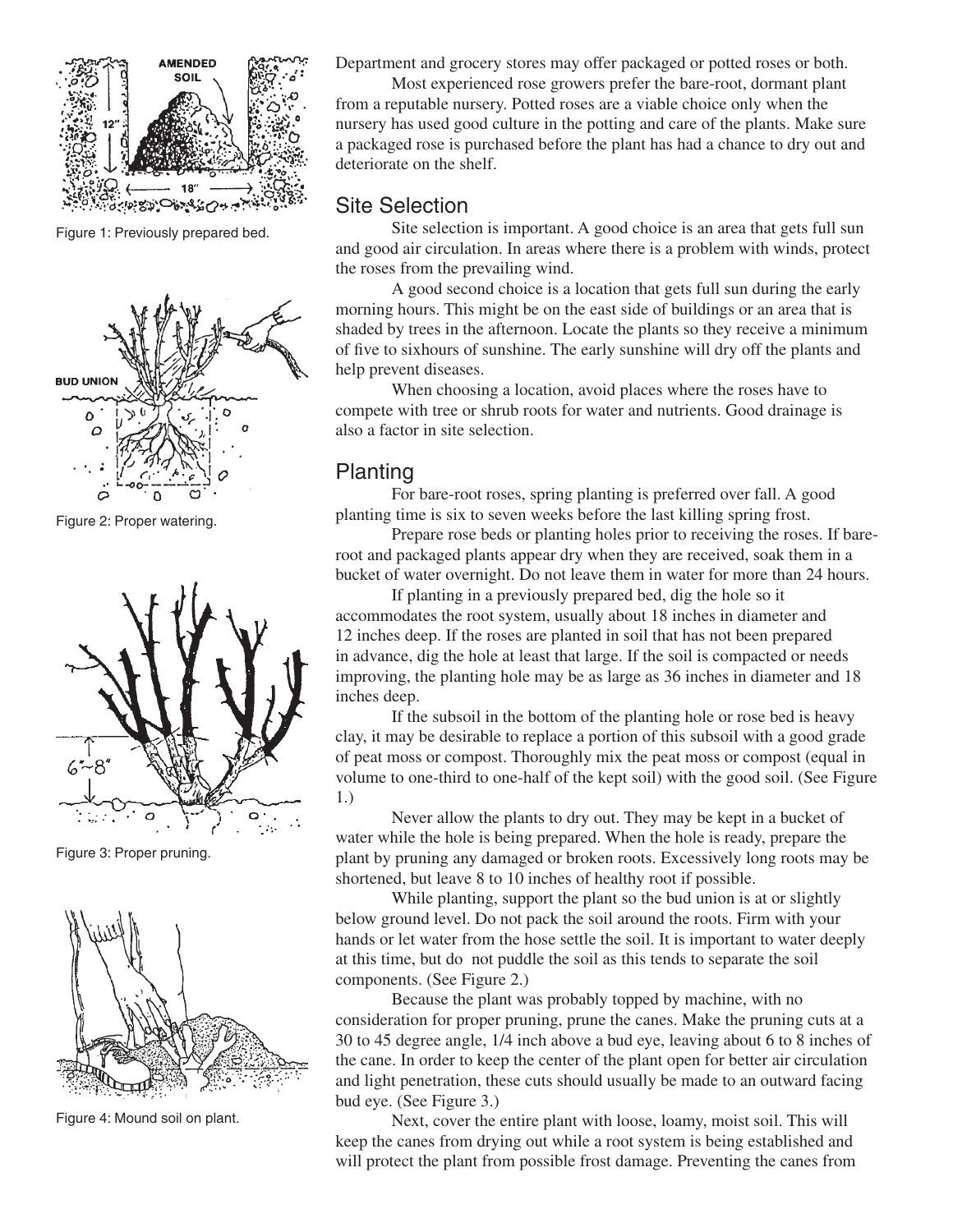

Figure 5: Break up the root ball.

drying out is probably the most important step to take when planting a bareroot rose in Colorado because of the dry climate (low humidity). (See Figure 4.) This cover may be left on from two to seven weeks, depending on the weather, the plant's progress and the time of planting. Watch the progress of the plant by exposing the tips of the canes. Be careful when removing the soil from around the canes to avoid damage to the new, tender growth. Water from a garden hose may be the best way to remove this cover.

## Potted Roses

Potted roses can be planted during the growing season, any time after the last killing frost. If planting late in the season, the plant should have time to become well established in its new location before the first killing frost. Prepare the planting hole much the same as for bare-root roses, with the depth determined by the height of the bud union from the bottom of the container. Carefully remove the plant from the container and place it in the hole without disturbing the root ball. Make sure the bud union is at or slightly below ground level. Fill in around the root ball with soil. If the plant roots are pot bound, break up the root ball. This can be done by using water pressure through a hose and soil needle or a piece of pipe attached to a garden hose. (See Figure 5.)

## Some Recommended Varieties

Table 1 lists popular rose varieties known to do well in Colorado.

Colorado State University, U.S. Department of Agriculture and Colorado counties cooperating. Cooperative Extension programs are available to all without discrimination. No endorsement of products mentioned is intended nor is criticism implied of products not mentioned.

*<sup>1</sup> A.W. Nelson, former Rocky Mountain District and Region 8 director, American Rose Society, and Colorado State University Cooperative Extension master gardner (deceased); and C.E. Swift, Cooperative Extension horticulture agent, Tri River Area, Grand Junction. Drawings by Diane Kenney.*